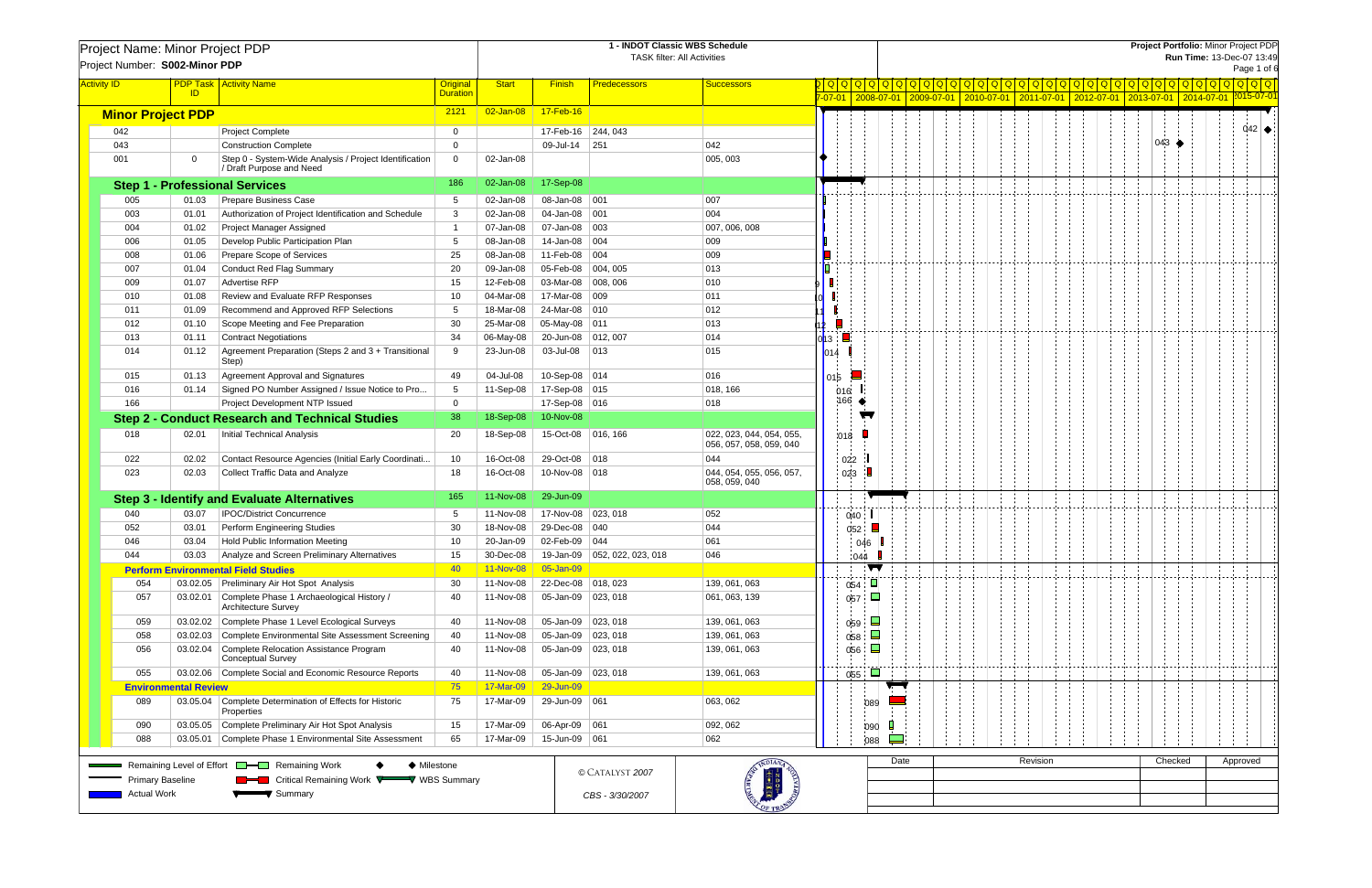| <b>Project Name: Minor Project PDP</b> |                                           |                                                                                                                      |                                    | 1 - INDOT Classic WBS Schedule     |                      |                                                 |                                                           |  |  |     |      | Project Portfolio: Minor Project PDP     |     |               |  |                                                                                                |  |  |  |  |  |  |  |  |  |
|----------------------------------------|-------------------------------------------|----------------------------------------------------------------------------------------------------------------------|------------------------------------|------------------------------------|----------------------|-------------------------------------------------|-----------------------------------------------------------|--|--|-----|------|------------------------------------------|-----|---------------|--|------------------------------------------------------------------------------------------------|--|--|--|--|--|--|--|--|--|
| Project Number: S002-Minor PDP         |                                           |                                                                                                                      |                                    | <b>TASK filter: All Activities</b> |                      |                                                 |                                                           |  |  |     |      | Run Time: 13-Dec-07 13:49<br>Page 2 of 6 |     |               |  |                                                                                                |  |  |  |  |  |  |  |  |  |
|                                        |                                           |                                                                                                                      |                                    |                                    |                      |                                                 |                                                           |  |  |     |      |                                          |     |               |  |                                                                                                |  |  |  |  |  |  |  |  |  |
| <b>Activity ID</b>                     | ID                                        | <b>PDP Task Activity Name</b>                                                                                        | <b>Original</b><br><b>Duration</b> | <b>Start</b>                       | <b>Finish</b>        | <b>Predecessors</b>                             | <b>Successors</b>                                         |  |  |     |      |                                          |     |               |  | 7-07-01 2008-07-01 2009-07-01 2010-07-01 2011-07-01 2012-07-01 2013-07-01 2014-07-01 2015-07-0 |  |  |  |  |  |  |  |  |  |
| 087                                    |                                           | 03.05.02 Complete Preliminary Noise Analysis                                                                         | 55                                 | 17-Mar-09                          | 01-Jun-09 061        |                                                 | 062, 143                                                  |  |  | 087 |      |                                          |     |               |  |                                                                                                |  |  |  |  |  |  |  |  |  |
| 086                                    |                                           | 03.05.03 Complete Farmland Coordination                                                                              | 35                                 | 17-Mar-09                          | 04-May-09 061        |                                                 | 062                                                       |  |  | 086 | Ò    |                                          |     |               |  |                                                                                                |  |  |  |  |  |  |  |  |  |
|                                        |                                           | <b>Step 4 - Identify Preferred Alternative</b>                                                                       | 325                                | 03-Feb-09                          | 03-May-10            |                                                 |                                                           |  |  |     |      |                                          |     |               |  |                                                                                                |  |  |  |  |  |  |  |  |  |
|                                        |                                           |                                                                                                                      |                                    |                                    |                      |                                                 |                                                           |  |  |     |      |                                          |     |               |  |                                                                                                |  |  |  |  |  |  |  |  |  |
| 061                                    | 04.01                                     | Develop Design Elements for Assessment of<br>Alternatives                                                            | 30                                 | 03-Feb-09                          | 16-Mar-09            | $\vert$ 057, 059, 058, 056, 054<br>055, 046     | 082, 088, 087, 086, 089,<br>090                           |  |  | 061 |      |                                          |     |               |  |                                                                                                |  |  |  |  |  |  |  |  |  |
| 064                                    | 04.05                                     | Hold First Constructability / Risk Analysis and<br><b>Operations Review</b>                                          | -5                                 | 25-Aug-09                          | 31-Aug-09 062        |                                                 | 067                                                       |  |  |     | 064  |                                          |     |               |  |                                                                                                |  |  |  |  |  |  |  |  |  |
| 066                                    | 04.06                                     | Analyze and Screen Alternatives                                                                                      | 15                                 | 25-Aug-09                          | 14-Sep-09 062        |                                                 | 067                                                       |  |  |     | 066  |                                          |     |               |  |                                                                                                |  |  |  |  |  |  |  |  |  |
| 073                                    | 04.13                                     | Publish and Distribute Environmental Document                                                                        | 20                                 | 13-Oct-09                          | 09-Nov-09            | 063, 072                                        | 074, 092                                                  |  |  |     | 073  |                                          |     |               |  |                                                                                                |  |  |  |  |  |  |  |  |  |
| 067                                    | 04.07                                     | Identify Preferred Alternative                                                                                       | 5                                  | 15-Sep-09                          | 21-Sep-09 066, 064   |                                                 | 071, 069, 068, 070                                        |  |  |     | 067  |                                          |     |               |  |                                                                                                |  |  |  |  |  |  |  |  |  |
| 071                                    | 04.08                                     | Initiate Biological Assessment                                                                                       | 160                                | 22-Sep-09                          | 03-May-10 067        |                                                 | 068, 139                                                  |  |  |     | 071  |                                          |     |               |  |                                                                                                |  |  |  |  |  |  |  |  |  |
| 069                                    |                                           | <b>Update Estimated Project Cost</b>                                                                                 | 10                                 | 22-Sep-09                          | 05-Oct-09 067        |                                                 | 072                                                       |  |  |     | 1069 |                                          |     |               |  |                                                                                                |  |  |  |  |  |  |  |  |  |
| 070                                    | 04.12                                     | Abstract Preferred Alternative                                                                                       | 30                                 | 22-Sep-09                          | 02-Nov-09 067, 068   |                                                 | 078                                                       |  |  |     | 070  | ┕                                        |     |               |  |                                                                                                |  |  |  |  |  |  |  |  |  |
| 068                                    | 04.11                                     | Local Permitting and Zoning Coordination                                                                             | 3                                  | 22-Sep-09                          | 24-Sep-09   067, 071 |                                                 | 070                                                       |  |  |     | 068  |                                          |     |               |  |                                                                                                |  |  |  |  |  |  |  |  |  |
| 072                                    | 04.10                                     | <b>IPOC/District Concurrence</b>                                                                                     | 5                                  | 06-Oct-09                          | 12-Oct-09 069        |                                                 | 095, 073                                                  |  |  |     | 072  |                                          |     |               |  |                                                                                                |  |  |  |  |  |  |  |  |  |
| 074                                    | 04.14                                     | Hold Public Hearing                                                                                                  | 20                                 | 10-Nov-09                          | 07-Dec-09 073        |                                                 | 076, 075, 188, 170                                        |  |  |     |      | 074                                      |     |               |  |                                                                                                |  |  |  |  |  |  |  |  |  |
| 076                                    | 04.15                                     | <b>Address Comments</b>                                                                                              | 20                                 | 08-Dec-09                          | 04-Jan-10 074        |                                                 | 114                                                       |  |  |     |      | 076                                      |     |               |  |                                                                                                |  |  |  |  |  |  |  |  |  |
| 075                                    | 04.16                                     | <b>Evaluate Consultant</b>                                                                                           | - 1                                | 08-Dec-09                          | 08-Dec-09 074        |                                                 | 079                                                       |  |  |     |      | 075                                      |     |               |  |                                                                                                |  |  |  |  |  |  |  |  |  |
| 114                                    |                                           | <b>Public Hearing Completed</b>                                                                                      | $\Omega$                           |                                    | 04-Jan-10 076        |                                                 | 077                                                       |  |  |     |      | 114                                      |     |               |  |                                                                                                |  |  |  |  |  |  |  |  |  |
| 078                                    | 04.18                                     | Prepare Scope of Services - All Remaining Steps                                                                      | 10                                 | 12-Jan-10                          | 25-Jan-10 077, 070   |                                                 | 079                                                       |  |  |     |      | 078                                      |     |               |  |                                                                                                |  |  |  |  |  |  |  |  |  |
| 079                                    | 04.19                                     | Contract Modification (All Remaining Steps)                                                                          | 40                                 | 26-Jan-10                          | 22-Mar-10 078, 075   |                                                 | 115, 109, 138, 135, 136<br>137, 134, 141, 092, 158<br>148 |  |  |     |      | 079                                      |     |               |  |                                                                                                |  |  |  |  |  |  |  |  |  |
| 063                                    | 04.03                                     | <b>Prepare Environmental Document</b>                                                                                | 40                                 | 30-Jun-09                          |                      | 24-Aug-09   089, 057, 059, 058, 056<br>054, 055 | 139, 073                                                  |  |  |     | 063  | P.                                       |     |               |  |                                                                                                |  |  |  |  |  |  |  |  |  |
| 062                                    | 04.04                                     | Complete Step 4 Engineering Activities                                                                               | 40                                 | 30-Jun-09                          |                      | 24-Aug-09   089, 090, 086, 087, 088             | 064,066                                                   |  |  |     | 062  |                                          |     |               |  |                                                                                                |  |  |  |  |  |  |  |  |  |
| 077                                    | 04.17                                     | Contract Method Review                                                                                               | -5                                 | 05-Jan-10                          | $11$ -Jan-10   114   |                                                 | 078                                                       |  |  |     |      | 077                                      |     |               |  |                                                                                                |  |  |  |  |  |  |  |  |  |
|                                        | <b>Soil Borings at critical locations</b> |                                                                                                                      | 50                                 | 17-Mar-09                          | 25-May-09            |                                                 |                                                           |  |  |     |      |                                          |     |               |  |                                                                                                |  |  |  |  |  |  |  |  |  |
| 082                                    |                                           | 04.02.01   Field Investigation                                                                                       | 30                                 | 17-Mar-09                          | 27-Apr-09 061        |                                                 | 083                                                       |  |  | 082 | ┕    |                                          |     |               |  |                                                                                                |  |  |  |  |  |  |  |  |  |
| 083                                    |                                           | 04.02.02   Laboratory                                                                                                | -5                                 | 28-Apr-09                          | 04-May-09 082        |                                                 | 084                                                       |  |  | 083 |      |                                          |     |               |  |                                                                                                |  |  |  |  |  |  |  |  |  |
| 084                                    |                                           | 04.02.03 Engineering                                                                                                 | 15                                 | 05-May-09                          | 25-May-09 083        |                                                 | 109, 158, 148                                             |  |  | 084 |      |                                          |     |               |  |                                                                                                |  |  |  |  |  |  |  |  |  |
|                                        |                                           | Step 5 - Develop Preferred Alternative - Stage 1 Design                                                              | 370                                | 23-Mar-10                          | 22-Aug-11            |                                                 |                                                           |  |  |     |      |                                          |     |               |  |                                                                                                |  |  |  |  |  |  |  |  |  |
| 092                                    | 05.09                                     | Review Air Quality Conformity with MPO/Complete<br>Air Quality Conformity Analysis for Rural<br>Non-Attainment Areas | 22                                 |                                    |                      | 23-Mar-10 21-Apr-10 079, 090, 073               | 145                                                       |  |  |     |      | 092                                      |     |               |  |                                                                                                |  |  |  |  |  |  |  |  |  |
| 096                                    | 05.05                                     | Identify Potential Design Exceptions                                                                                 | 10                                 | 11-Jan-11                          | 24-Jan-11 095        |                                                 | 101                                                       |  |  |     |      |                                          |     | 096           |  |                                                                                                |  |  |  |  |  |  |  |  |  |
| 098                                    | 05.18                                     | Complete Preferred Alternative Verification Review                                                                   | 30                                 | 11-Jan-11                          | 21-Feb-11 095        |                                                 | 145                                                       |  |  |     |      |                                          |     | 098           |  |                                                                                                |  |  |  |  |  |  |  |  |  |
| 099                                    | 05.19                                     | Detailed Design Value Engineering Study (Projects ><br>\$25 Million)                                                 | 30                                 | 11-Jan-11                          | 21-Feb-11 095        |                                                 | 145                                                       |  |  |     |      |                                          |     | 099           |  |                                                                                                |  |  |  |  |  |  |  |  |  |
| 100                                    | 05.20                                     | Stage 1 Detailed Design / Constructability /<br>Operational / Risk Analysis / Review                                 | 30                                 | 11-Jan-11                          | 21-Feb-11 095        |                                                 | 104, 143                                                  |  |  |     |      |                                          |     | L<br>$10^{0}$ |  |                                                                                                |  |  |  |  |  |  |  |  |  |
| 097                                    | 05.07                                     | Submit Stage 1 Detailed Design Plans                                                                                 | 30                                 | 25-Jan-11                          | 07-Mar-11 095, 093   |                                                 | 101, 103, 130, 145                                        |  |  |     |      |                                          |     | 097           |  |                                                                                                |  |  |  |  |  |  |  |  |  |
| 103                                    | 05.14                                     | Hold Design Field Check                                                                                              | 15                                 | 08-Mar-11                          | 28-Mar-11 097        |                                                 | 110, 113                                                  |  |  |     |      |                                          |     | 103           |  |                                                                                                |  |  |  |  |  |  |  |  |  |
| 101                                    | 05.10                                     | Review and Approve Design Exception(s) by<br>Production Mgmt Division                                                | 10                                 | 08-Mar-11                          | 21-Mar-11 097, 096   |                                                 | 105                                                       |  |  |     |      |                                          |     | 101           |  |                                                                                                |  |  |  |  |  |  |  |  |  |
| 104                                    | 05.21                                     | <b>Evaluate Consultant</b>                                                                                           | - 1                                | 22-Feb-11                          | 22-Feb-11   100      |                                                 | 145                                                       |  |  |     |      |                                          |     | 104           |  |                                                                                                |  |  |  |  |  |  |  |  |  |
| 105                                    | 05.11                                     | Review and Approval of Design Exceptions by FHWA<br>(If applicable)                                                  | 15                                 | 22-Mar-11                          | 11-Apr-11   101      |                                                 | 145, 148                                                  |  |  |     |      |                                          |     | 105           |  |                                                                                                |  |  |  |  |  |  |  |  |  |
| 094                                    | 05.08                                     | Review Stage 1 Detailed Design Plans for<br><b>Environmental Impacts</b>                                             | 40                                 | 21-Sep-10                          | 15-Nov-10 128        |                                                 | 139                                                       |  |  |     |      |                                          | 094 | $\Box$        |  |                                                                                                |  |  |  |  |  |  |  |  |  |
| 093                                    | 05.04                                     | Hydraulics Design Review                                                                                             | 30                                 | 21-Sep-10                          | 01-Nov-10 128        |                                                 | 097                                                       |  |  |     |      |                                          | 093 |               |  |                                                                                                |  |  |  |  |  |  |  |  |  |
| 095                                    | 05.03                                     | Develop Stage 1 Detailed Design Plans                                                                                | 80                                 | 21-Sep-10                          | 10-Jan-11            | 128, 072                                        | 096, 140, 097, 098, 099,<br>100                           |  |  |     |      |                                          | 095 |               |  |                                                                                                |  |  |  |  |  |  |  |  |  |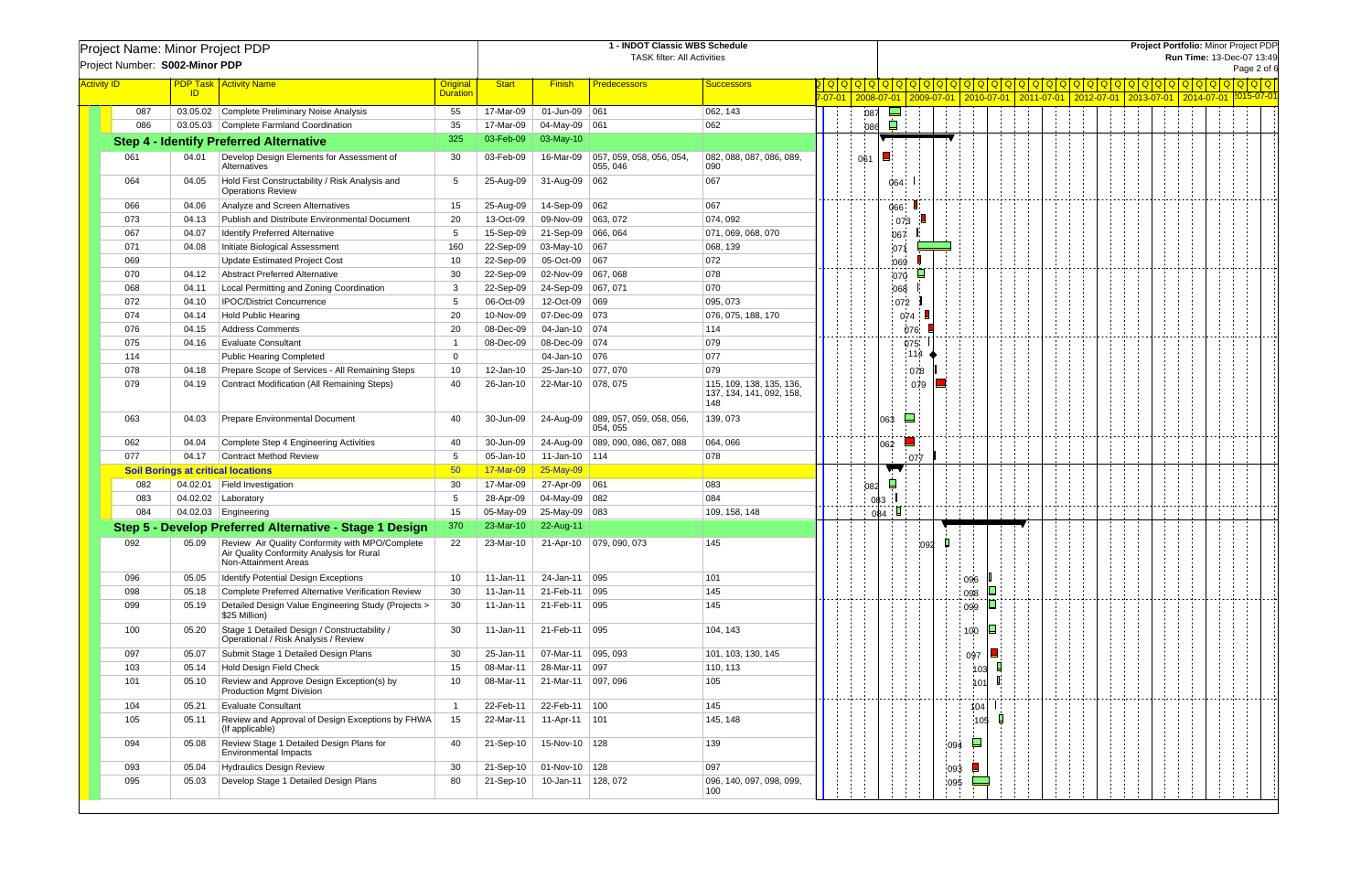|                                |                                |          | Project Name: Minor Project PDP                                                |                                    |                                    | Project Portfolio: Minor Project PDP |                                                       |                          |  |                                                                                                                                                                                                                                    |                       |                  |                                          |      |  |             |  |                       |                |  |             |  |  |  |  |  |
|--------------------------------|--------------------------------|----------|--------------------------------------------------------------------------------|------------------------------------|------------------------------------|--------------------------------------|-------------------------------------------------------|--------------------------|--|------------------------------------------------------------------------------------------------------------------------------------------------------------------------------------------------------------------------------------|-----------------------|------------------|------------------------------------------|------|--|-------------|--|-----------------------|----------------|--|-------------|--|--|--|--|--|
| Project Number: S002-Minor PDP |                                |          |                                                                                |                                    | <b>TASK filter: All Activities</b> |                                      |                                                       |                          |  |                                                                                                                                                                                                                                    |                       |                  | Run Time: 13-Dec-07 13:49<br>Page 3 of 6 |      |  |             |  |                       |                |  |             |  |  |  |  |  |
|                                |                                |          |                                                                                |                                    |                                    |                                      |                                                       |                          |  |                                                                                                                                                                                                                                    |                       |                  |                                          |      |  |             |  |                       |                |  |             |  |  |  |  |  |
| <b>Activity ID</b>             |                                | ID       | <b>PDP Task Activity Name</b>                                                  | <b>Original</b><br><b>Duration</b> | <b>Start</b>                       | <b>Finish</b>                        | <b>Predecessors</b>                                   | <b>Successors</b>        |  | <u>dia laidia laidia laidia laidia laidia laidia laidia laidia laidia laidia laidia laidia laidia laidia laidia </u><br>7-07-01 2008-07-01 2009-07-01 2010-07-01 2011-07-01 2012-07-01 2013-07-01 2014-07-01 <sup>2015-07-01</sup> |                       |                  |                                          |      |  |             |  |                       |                |  |             |  |  |  |  |  |
|                                | 106                            | 05.13    | Pavement Design Requested and Received                                         | 40                                 | 28-Jun-11                          | 22-Aug-11 132                        |                                                       | 145                      |  |                                                                                                                                                                                                                                    | <b>Alberta Carlos</b> |                  | $\frac{1}{2}$ : $\frac{1}{2}$ 106        |      |  | $1 - 1 - 1$ |  | <b>Alberta Carlos</b> | <b>SECTION</b> |  | dia mandata |  |  |  |  |  |
|                                | <b>Ground or Aerial Survey</b> |          |                                                                                | <b>130</b>                         | 23-Mar-10                          | 20-Sep-10                            |                                                       |                          |  |                                                                                                                                                                                                                                    |                       |                  |                                          |      |  |             |  |                       |                |  |             |  |  |  |  |  |
|                                | 115                            |          | 05.01.01   Office Research                                                     | 2                                  | 23-Mar-10                          | 24-Mar-10 079                        |                                                       | 116, 117                 |  |                                                                                                                                                                                                                                    |                       |                  |                                          |      |  |             |  |                       |                |  |             |  |  |  |  |  |
|                                |                                |          | 05.01.02 Utility Research                                                      | 10                                 | 25-Mar-10                          | 07-Apr-10 115                        |                                                       | 118                      |  |                                                                                                                                                                                                                                    | 115                   |                  |                                          |      |  |             |  |                       |                |  |             |  |  |  |  |  |
|                                | 116<br>117                     |          | 05.01.04   Railroad Research                                                   | 10                                 | 25-Mar-10                          | 07-Apr-10 115                        |                                                       | 119                      |  |                                                                                                                                                                                                                                    |                       |                  |                                          |      |  |             |  |                       |                |  |             |  |  |  |  |  |
|                                | 118                            |          | 05.01.03   Initial Notice to Utilities                                         | 5                                  | 08-Apr-10                          | 14-Apr-10 116                        |                                                       | 120                      |  |                                                                                                                                                                                                                                    | :117                  |                  |                                          |      |  |             |  |                       |                |  |             |  |  |  |  |  |
|                                | 119                            |          | 05.01.05   Initial Notice to Railroad for Survey                               | -5                                 | 08-Apr-10                          | 14-Apr-10 117                        |                                                       | 121                      |  |                                                                                                                                                                                                                                    |                       |                  |                                          |      |  |             |  |                       |                |  |             |  |  |  |  |  |
|                                | 120                            |          | 05.01.06   Utility Marks Location (30 Calendar Days)                           | 22                                 | 15-Apr-10                          | 14-May-10 118                        |                                                       | 121                      |  |                                                                                                                                                                                                                                    |                       |                  |                                          |      |  |             |  |                       |                |  |             |  |  |  |  |  |
|                                | 121                            |          | 05.01.07   Monument Reconnaissance                                             | 5                                  | 17-May-10                          | 21-May-10 120, 119                   |                                                       | 122                      |  |                                                                                                                                                                                                                                    | 120<br>121            |                  |                                          |      |  |             |  |                       |                |  |             |  |  |  |  |  |
|                                | 122                            |          | 05.01.08 Centerline Review                                                     | -5                                 | 24-May-10                          | 28-May-10 121                        |                                                       | 123                      |  |                                                                                                                                                                                                                                    | 122                   |                  |                                          |      |  |             |  |                       |                |  |             |  |  |  |  |  |
|                                | 123                            |          | 05.01.09 Centerline Monumentation / Establishing Benchma                       | -5                                 | 31-May-10                          | 04-Jun-10 122                        |                                                       | 124                      |  |                                                                                                                                                                                                                                    | 23                    |                  |                                          |      |  |             |  |                       |                |  |             |  |  |  |  |  |
|                                | 124                            |          | 05.01.10   Data Collection (Ground) - 2 Crews                                  | 60                                 | 07-Jun-10                          | 27-Aug-10 123                        |                                                       | 125                      |  |                                                                                                                                                                                                                                    |                       |                  |                                          |      |  |             |  |                       |                |  |             |  |  |  |  |  |
|                                | 125                            | 05.01.11 | Survey Book Review                                                             | -5                                 | 30-Aug-10                          | 03-Sep-10   124                      |                                                       | 126                      |  |                                                                                                                                                                                                                                    | 24                    |                  |                                          |      |  |             |  |                       |                |  |             |  |  |  |  |  |
|                                | 126                            |          | 05.01.12   Electronic Data Review                                              | 5                                  | 06-Sep-10                          | 10-Sep-10 125                        |                                                       | 127                      |  |                                                                                                                                                                                                                                    |                       | 125 <sub>1</sub> |                                          |      |  |             |  |                       |                |  |             |  |  |  |  |  |
|                                | 127                            |          | 05.01.13   Develop Route Plat                                                  | 5                                  | 13-Sep-10                          | 17-Sep-10 126                        |                                                       | 128                      |  |                                                                                                                                                                                                                                    |                       | 126<br>127       |                                          |      |  |             |  |                       |                |  |             |  |  |  |  |  |
|                                | 128                            |          | 05.01.14   Survey Transmittal                                                  |                                    | 20-Sep-10                          | 20-Sep-10 127                        |                                                       | 130, 094, 095, 093, 110, |  |                                                                                                                                                                                                                                    |                       |                  |                                          |      |  |             |  |                       |                |  |             |  |  |  |  |  |
|                                |                                |          |                                                                                |                                    |                                    |                                      |                                                       | 111                      |  |                                                                                                                                                                                                                                    |                       | 128              |                                          |      |  |             |  |                       |                |  |             |  |  |  |  |  |
|                                |                                |          | <b>Complete Environmental Studies</b>                                          | 287                                | 23-Mar-10                          | 27-Apr-11                            |                                                       |                          |  |                                                                                                                                                                                                                                    |                       |                  |                                          |      |  |             |  |                       |                |  |             |  |  |  |  |  |
|                                | 138                            |          | 05.06.01 Complete Archaeological Survey and<br>History/Architecture Survey     | 148                                | 23-Mar-10                          | 14-Oct-10 079                        |                                                       | 141, 170                 |  |                                                                                                                                                                                                                                    |                       |                  |                                          |      |  |             |  |                       |                |  |             |  |  |  |  |  |
|                                | 135                            |          | 05.06.02 Noise Analysis                                                        | 35                                 | 23-Mar-10                          | 10-May-10 079                        |                                                       | 151, 141                 |  |                                                                                                                                                                                                                                    | 135                   | $\Box$           |                                          |      |  |             |  |                       |                |  |             |  |  |  |  |  |
|                                | 136                            |          | 05.06.03 Complete Final Section 4(f) Determinations                            | 75                                 | 23-Mar-10                          | 05-Jul-10 079                        |                                                       | 141, 160                 |  |                                                                                                                                                                                                                                    | 136                   |                  |                                          |      |  |             |  |                       |                |  |             |  |  |  |  |  |
|                                | 137                            |          | 05.06.04 Complete Ecological Survey Report                                     | 85                                 | 23-Mar-10                          | 19-Jul-10 079                        |                                                       | 141                      |  |                                                                                                                                                                                                                                    | 137                   |                  |                                          |      |  |             |  |                       |                |  |             |  |  |  |  |  |
|                                | 134                            |          | 05.06.07 Complete Final Air Quality Hot Spot Analysis                          | 30                                 | 23-Mar-10                          | 03-May-10 079                        |                                                       | 141                      |  |                                                                                                                                                                                                                                    | 134                   |                  |                                          |      |  |             |  |                       |                |  |             |  |  |  |  |  |
|                                | 141                            |          | 05.06.08 Complete Phase 2 Environmental Site Assessment                        | 20                                 | 31-Mar-11                          |                                      | 27-Apr-11   079, 135, 136, 137, 140,<br>139, 134, 138 | 160, 145                 |  |                                                                                                                                                                                                                                    |                       |                  |                                          |      |  |             |  |                       |                |  |             |  |  |  |  |  |
|                                | 139                            |          | 05.06.06 Complete Documentation for Section 106 and<br>Memorandum of Agreement | 97                                 | 16-Nov-10                          | 30-Mar-11                            | 094, 057, 059, 058, 056,<br>054, 055, 063, 071        | 141, 160                 |  |                                                                                                                                                                                                                                    |                       | 139              |                                          |      |  |             |  |                       |                |  |             |  |  |  |  |  |
|                                | 140                            |          | 05.06.05 Complete 404/401 Permit Determination                                 | 20                                 | 11-Jan-11                          | 07-Feb-11 095                        |                                                       | 141, 160                 |  |                                                                                                                                                                                                                                    |                       |                  | 140                                      |      |  |             |  |                       |                |  |             |  |  |  |  |  |
|                                |                                |          | <b>Perform Subsurface Investigation</b>                                        | 80                                 | 08-Mar-11                          | 27-Jun-11                            |                                                       |                          |  |                                                                                                                                                                                                                                    |                       |                  |                                          |      |  |             |  |                       |                |  |             |  |  |  |  |  |
|                                | 130                            |          | 05.12.01   Field Investigation                                                 | 40                                 | 08-Mar-11                          | 02-May-11 128, 097                   |                                                       | 131                      |  |                                                                                                                                                                                                                                    |                       |                  | 130                                      |      |  |             |  |                       |                |  |             |  |  |  |  |  |
|                                | 131                            |          | $05.12.02$   Laboratory                                                        | 20                                 | 03-May-11                          | 30-May-11   130                      |                                                       | 132                      |  |                                                                                                                                                                                                                                    |                       |                  | 131                                      |      |  |             |  |                       |                |  |             |  |  |  |  |  |
|                                | 132                            |          | 05.12.03 Engineering                                                           | 20                                 | 31-May-11                          | 27-Jun-11 131                        |                                                       | 106, 146                 |  |                                                                                                                                                                                                                                    |                       |                  | 22<br>∣ ג⊏                               |      |  |             |  |                       |                |  |             |  |  |  |  |  |
|                                | <b>Utilities</b>               |          |                                                                                | 292                                | 23-Mar-10                          | $04-May-11$                          |                                                       |                          |  |                                                                                                                                                                                                                                    |                       |                  |                                          |      |  |             |  |                       |                |  |             |  |  |  |  |  |
|                                | 109                            | 05.02    | Perform Subsurface Utility Engineering (SUE)                                   | 30                                 | 23-Mar-10                          | 03-May-10 079, 084                   |                                                       | 154, 155, 111            |  |                                                                                                                                                                                                                                    | 109                   |                  |                                          |      |  |             |  |                       |                |  |             |  |  |  |  |  |
|                                | 110                            | 05.15    | Notify Utilities to Verify Location Information                                | 5                                  | 29-Mar-11                          | 04-Apr-11   103, 128                 |                                                       | 111                      |  |                                                                                                                                                                                                                                    |                       |                  | :110                                     |      |  |             |  |                       |                |  |             |  |  |  |  |  |
|                                | 111                            | 05.16    | Utility Verifies Location Information (30 Calendar D                           | 22                                 | 05-Apr-11                          |                                      | 04-May-11 110, 109, 128                               | 154, 155                 |  |                                                                                                                                                                                                                                    |                       |                  | 11h                                      |      |  |             |  |                       |                |  |             |  |  |  |  |  |
|                                | <b>Railroad</b>                |          |                                                                                | $-5$                               | 29-Mar-11                          | 04-Apr-11                            |                                                       |                          |  |                                                                                                                                                                                                                                    |                       |                  |                                          |      |  |             |  |                       |                |  |             |  |  |  |  |  |
|                                | 113                            | 05.17    | Notify Railroad to Verify Operational Status                                   | -5                                 | 29-Mar-11                          | 04-Apr-11   103                      |                                                       | 158, 148                 |  |                                                                                                                                                                                                                                    |                       |                  | :113                                     |      |  |             |  |                       |                |  |             |  |  |  |  |  |
|                                |                                |          | Step 6 - Develop Stage 2 Detailed Design and Prelimi                           | 597                                | 15-Oct-10                          | 28-Jan-13                            |                                                       |                          |  |                                                                                                                                                                                                                                    |                       |                  |                                          |      |  |             |  |                       |                |  |             |  |  |  |  |  |
|                                | 143                            | 06.03    | Noise Analysis Results Reviewed by INDOT Noise                                 | 10                                 |                                    | 07-Mar-11 087, 100                   |                                                       | 167                      |  |                                                                                                                                                                                                                                    |                       |                  |                                          |      |  |             |  |                       |                |  |             |  |  |  |  |  |
|                                |                                |          | Committee                                                                      |                                    | 22-Feb-11                          |                                      |                                                       |                          |  |                                                                                                                                                                                                                                    |                       |                  | 143                                      |      |  |             |  |                       |                |  |             |  |  |  |  |  |
|                                | 151                            | 06.12    | Hold Public Information Meeting (Design + Noise                                | 15                                 | 15-Nov-11                          |                                      | 05-Dec-11 135, 145, 150                               | 167                      |  |                                                                                                                                                                                                                                    |                       |                  |                                          | 151: |  |             |  |                       |                |  |             |  |  |  |  |  |
|                                |                                |          | <b>Final Environmental Activities</b>                                          | 60                                 | 15-Oct-10                          | 06-Jan-11                            |                                                       |                          |  |                                                                                                                                                                                                                                    |                       |                  |                                          |      |  |             |  |                       |                |  |             |  |  |  |  |  |
|                                | 170                            |          | 06.01.01 Prepare Environmental Document                                        | 30                                 | 15-Oct-10                          | 25-Nov-10   138, 074                 |                                                       | 171, 173                 |  |                                                                                                                                                                                                                                    |                       | 170              | $\Box$                                   |      |  |             |  |                       |                |  |             |  |  |  |  |  |
|                                | 171                            |          | 06.01.02   Review Environmental Document                                       | 30                                 | 26-Nov-10                          | 06-Jan-11 170                        |                                                       | 173                      |  |                                                                                                                                                                                                                                    |                       | 171              |                                          |      |  |             |  |                       |                |  |             |  |  |  |  |  |
|                                |                                |          | <b>Final Detailed Noise Analysis</b>                                           | 6                                  | 06-Dec-11                          | 13-Dec-11                            |                                                       |                          |  |                                                                                                                                                                                                                                    |                       |                  |                                          |      |  |             |  |                       |                |  |             |  |  |  |  |  |
|                                | 167                            |          | 06.05.01 Summarize Meeting Results                                             | -5                                 | 06-Dec-11                          | 12-Dec-11   143, 151                 |                                                       | 168                      |  |                                                                                                                                                                                                                                    |                       |                  |                                          | 167  |  |             |  |                       |                |  |             |  |  |  |  |  |
|                                | 168                            |          | 06.05.02 Final Noise Wall Recommendations Approval                             | - 1                                | 13-Dec-11                          | 13-Dec-11   167                      |                                                       | 194                      |  |                                                                                                                                                                                                                                    |                       |                  |                                          | 168  |  |             |  |                       |                |  |             |  |  |  |  |  |
|                                | <b>Contract X</b>              |          |                                                                                | 470                                | 12-Apr-11                          | 28-Jan-13                            |                                                       |                          |  |                                                                                                                                                                                                                                    |                       |                  |                                          |      |  |             |  |                       |                |  |             |  |  |  |  |  |
|                                | 148                            | 06.09    | Prepare Preliminary Right-of-Way Plans                                         | -30                                | 12-Apr-11                          |                                      | 23-May-11   079, 084, 113, 105                        | 149, 150                 |  |                                                                                                                                                                                                                                    |                       |                  | 148                                      | łЦ.  |  |             |  |                       |                |  |             |  |  |  |  |  |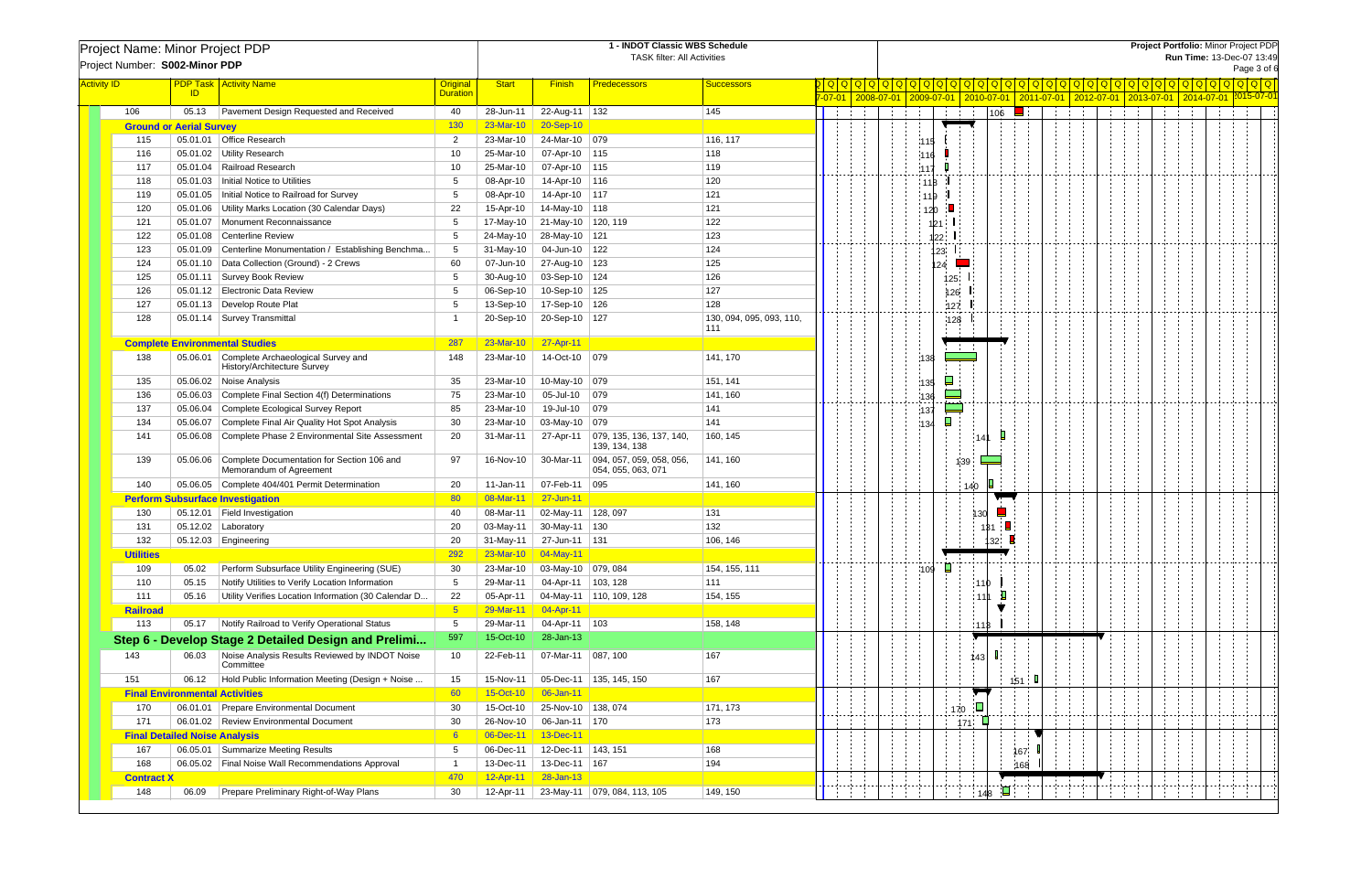|                                |                   |          | Project Name: Minor Project PDP                                                      |                             |               |                         | 1 - INDOT Classic WBS Schedule                              |                         | Project Portfolio: Minor Project PDP |                                                                                                            |               |           |                          |  |  |  |         |  |  |  |  |  |
|--------------------------------|-------------------|----------|--------------------------------------------------------------------------------------|-----------------------------|---------------|-------------------------|-------------------------------------------------------------|-------------------------|--------------------------------------|------------------------------------------------------------------------------------------------------------|---------------|-----------|--------------------------|--|--|--|---------|--|--|--|--|--|
| Project Number: S002-Minor PDP |                   |          |                                                                                      |                             |               |                         | <b>TASK filter: All Activities</b>                          |                         |                                      | Run Time: 13-Dec-07 13:49<br>Page 4 of 6                                                                   |               |           |                          |  |  |  |         |  |  |  |  |  |
|                                |                   |          | <b>PDP Task   Activity Name</b>                                                      |                             |               | Finish                  |                                                             |                         |                                      |                                                                                                            |               |           |                          |  |  |  |         |  |  |  |  |  |
| <b>Activity ID</b>             |                   | ID       |                                                                                      | Original<br><b>Duration</b> | <b>Start</b>  |                         | <b>Predecessors</b>                                         | <b>Successors</b>       |                                      | 7-07-01 2008-07-01 2009-07-01 2010-07-01 2011-07-01 2012-07-01 2013-07-01 2014-07-01 <sup>2015-07-01</sup> |               |           |                          |  |  |  | Q Q Q Q |  |  |  |  |  |
|                                | 145               | 06.01    | Develop Stage 2 Detailed Design Plans                                                | 60                          | 23-Aug-11     | $14-Nov-11$             | 092, 105, 098, 099, 141,<br>097, 104, 106, 175, 177,<br>246 | 154, 146, 158, 151, 147 |                                      |                                                                                                            |               | 145:      |                          |  |  |  |         |  |  |  |  |  |
|                                | 147               | 06.14    | Stage 2 Detailed Design / Constructability /<br>Operational / Risk Analysis / Review | 30                          | 15-Nov-11     | 26-Dec-11   145         |                                                             | 154, 158, 160           |                                      |                                                                                                            |               | 147       |                          |  |  |  |         |  |  |  |  |  |
|                                | 146               | 06.13    | Submit Stage 2 Detailed Design Plans                                                 | 30                          | 15-Nov-11     | 26-Dec-11   145, 132    |                                                             | 194, 160                |                                      |                                                                                                            |               | 146       |                          |  |  |  |         |  |  |  |  |  |
|                                | 149               | 06.10    | <b>Update Property Abstracts</b>                                                     | 10                          | 24-May-11     | 06-Jun-11               | 148                                                         | 150                     |                                      |                                                                                                            | 49            |           |                          |  |  |  |         |  |  |  |  |  |
|                                | 150               | 06.11    | Preliminary Right-of-Way Plans Developed and<br>Reviewed by INDOT                    | 10                          | 07-Jun-11     | 20-Jun-11   148, 149    |                                                             | 180, 151                |                                      |                                                                                                            | 150.          |           |                          |  |  |  |         |  |  |  |  |  |
|                                | <b>Utilities</b>  |          |                                                                                      | 45                          | 27-Dec-11     | 27-Feb-12               |                                                             |                         |                                      |                                                                                                            |               |           |                          |  |  |  |         |  |  |  |  |  |
|                                | 154               | 06.06    | Coordinate and Develop with Utilities Relocation Pl.                                 | 30                          | 27-Dec-11     |                         | 06-Feb-12 145, 109, 111, 147                                | 155                     |                                      |                                                                                                            |               | 154       |                          |  |  |  |         |  |  |  |  |  |
|                                | 155               | 06.07    | INDOT Reviews Utility Conflicts and considers use of<br>utility corridor             | 10                          | 07-Feb-12     |                         | 20-Feb-12 154, 109, 111                                     | 156                     |                                      |                                                                                                            |               | 155       |                          |  |  |  |         |  |  |  |  |  |
|                                | 156               | 06.08    | Construction / Utility Relocation Plans Review                                       | -5                          | 21-Feb-12     | 27-Feb-12 155           |                                                             | 202                     |                                      |                                                                                                            |               | 156       |                          |  |  |  |         |  |  |  |  |  |
|                                | <b>Railroad</b>   |          |                                                                                      | 30 <sup>°</sup>             | 27-Dec-11     | 06-Feb-12               |                                                             |                         |                                      |                                                                                                            |               |           |                          |  |  |  |         |  |  |  |  |  |
|                                | 158               | 06.04    | Railroad Design Information Gathered                                                 | 30                          | 27-Dec-11     |                         | 06-Feb-12 145, 079, 084, 113, 147                           | 211                     |                                      |                                                                                                            |               | L.<br>158 |                          |  |  |  |         |  |  |  |  |  |
|                                |                   |          | <b>Complete Draft Waterway Permit Applications</b>                                   | 285                         | 27-Dec-11     | 28-Jan-13               |                                                             |                         |                                      |                                                                                                            |               |           |                          |  |  |  |         |  |  |  |  |  |
|                                | 160               |          | 06.02.01 Prepare draft applications                                                  | 15                          | 27-Dec-11     |                         | 16-Jan-12   136, 140, 139, 141, 146,<br>147                 | 161                     |                                      |                                                                                                            |               | 160       |                          |  |  |  |         |  |  |  |  |  |
|                                | 161               |          | 06.02.02 Review and approval by INDOT OES                                            | 15                          | 17-Jan-12     | 06-Feb-12   160         |                                                             | 162, 163, 164           |                                      |                                                                                                            |               | 161       |                          |  |  |  |         |  |  |  |  |  |
|                                | 162               | 06.02.03 | Mitigation site identification                                                       | 60                          | 07-Feb-12     | 30-Apr-12   161         |                                                             | 163                     |                                      |                                                                                                            |               | 162<br>┕  |                          |  |  |  |         |  |  |  |  |  |
|                                | 163               |          | 06.02.04 Permit agency coordination                                                  | 15                          | 01-May-12     | 21-May-12 162, 161      |                                                             | 164                     |                                      |                                                                                                            |               | 163       |                          |  |  |  |         |  |  |  |  |  |
|                                | 164               | 06.02.05 | Mitigation site design                                                               | 60                          | 22-May-12     | 13-Aug-12 163, 161      |                                                             | 165                     |                                      |                                                                                                            |               | 164.      | $\overline{\phantom{a}}$ |  |  |  |         |  |  |  |  |  |
|                                | 165               |          | 06.02.06   Mitigation plan implementation                                            | 120                         | 14-Aug-12     | 28-Jan-13 164           |                                                             | 244                     |                                      |                                                                                                            |               | 165       |                          |  |  |  |         |  |  |  |  |  |
|                                |                   |          | <b>Step 7 - Environmental Approval</b>                                               | 24                          | 07-Jan-11     | 09-Feb-11               |                                                             |                         |                                      |                                                                                                            |               |           |                          |  |  |  |         |  |  |  |  |  |
|                                | 173               | 07.01    | Approve FONSI or CE                                                                  | -20                         | 07-Jan-11     | 03-Feb-11   171, 170    |                                                             | 174, 175, 246           |                                      |                                                                                                            | 173           |           |                          |  |  |  |         |  |  |  |  |  |
|                                | 174               | 07.02    | Verify Activities in TIP and INSTIP                                                  |                             | 04-Feb-11     | 04-Feb-11 173           |                                                             | 177                     |                                      |                                                                                                            | 174           |           |                          |  |  |  |         |  |  |  |  |  |
|                                | 175               | 07.04    | <b>Evaluate Consultant</b>                                                           | - 1                         | 04-Feb-11     | 04-Feb-11               | 173                                                         | 145                     |                                      |                                                                                                            | 175           |           |                          |  |  |  |         |  |  |  |  |  |
|                                | 246               |          | FONSI or CE Complete                                                                 | $\Omega$                    |               | 03-Feb-11   173         |                                                             | 145                     |                                      |                                                                                                            | 246 $\bullet$ |           |                          |  |  |  |         |  |  |  |  |  |
|                                | 177               | 07.03    | Submit Funding for FHWA Authorization                                                | 3                           | 07-Feb-11     | 09-Feb-11   174         |                                                             | 145                     |                                      |                                                                                                            | 177           |           |                          |  |  |  |         |  |  |  |  |  |
|                                |                   |          | <b>Step 8 - Prepare Final Right-of-Way Plans</b>                                     | 120                         | 21-Jun-11     | 05-Dec-11               |                                                             |                         |                                      |                                                                                                            |               |           |                          |  |  |  |         |  |  |  |  |  |
|                                |                   |          |                                                                                      | 120                         | $21 - Jun-11$ | 05-Dec-11               |                                                             |                         |                                      |                                                                                                            |               |           |                          |  |  |  |         |  |  |  |  |  |
|                                | <b>Contract X</b> |          |                                                                                      |                             |               | 21-Jun-11 24-Oct-11 150 |                                                             | 181                     |                                      |                                                                                                            |               |           |                          |  |  |  |         |  |  |  |  |  |
|                                | 181               | 08.02    | 180   08.01   Submit Final Right-of-Way Plans<br>Final Right-of-Way Tracings         | 90<br>30                    | 25-Oct-11     | 05-Dec-11   180         |                                                             | 184, 187, 189, 190      |                                      |                                                                                                            | 180           | † ⊟       |                          |  |  |  |         |  |  |  |  |  |
|                                |                   |          |                                                                                      | 340                         | 06-Dec-11     | 25-Mar-13               |                                                             |                         |                                      |                                                                                                            |               | 181       |                          |  |  |  |         |  |  |  |  |  |
|                                |                   |          | <b>Step 9 - Begin Land Acquisition</b>                                               |                             |               |                         |                                                             |                         |                                      |                                                                                                            |               |           |                          |  |  |  |         |  |  |  |  |  |
|                                | <b>Contract X</b> |          |                                                                                      | <b>340</b>                  | 06-Dec-11     | 25-Mar-13               |                                                             |                         |                                      |                                                                                                            |               |           |                          |  |  |  |         |  |  |  |  |  |
|                                | 184               | 09.01    | Appraisal Problem Analysis                                                           | 15                          | 06-Dec-11     | 26-Dec-11   181         |                                                             | 185                     |                                      |                                                                                                            |               | 184       |                          |  |  |  |         |  |  |  |  |  |
|                                | 187               | 09.05    | <b>Concurrent Relocation Assistance</b>                                              | 190                         | 26-Mar-12     | 17-Dec-12 181, 188      |                                                             | 210                     |                                      |                                                                                                            |               | 18        |                          |  |  |  |         |  |  |  |  |  |
|                                | 189               | 09.06    | <b>Concurrent Condemnation</b>                                                       | 190                         | 25-Apr-12     | 15-Jan-13   181, 188    |                                                             | 210                     |                                      |                                                                                                            |               | 189       |                          |  |  |  |         |  |  |  |  |  |
|                                | 190               | 09.07    | Right-of-Way Clearance and Certification                                             | 190                         | 25-Jun-12     | 15-Mar-13 181, 188      |                                                             | 191, 234, 210           |                                      |                                                                                                            |               | 190       |                          |  |  |  |         |  |  |  |  |  |
|                                | 185               | 09.02    | Prepare Appraisals/Valuations                                                        | 120                         | 27-Dec-11     | 11-Jun-12 184           |                                                             | 186                     |                                      |                                                                                                            |               | 185       |                          |  |  |  |         |  |  |  |  |  |
|                                | 186               | 09.03    | Concurrent Review of Appraisals by INDOT                                             | 120                         | 25-Jan-12     | 11-Jul-12 185           |                                                             | 188                     |                                      |                                                                                                            |               | 186       |                          |  |  |  |         |  |  |  |  |  |
|                                | 188               | 09.04    | Concurrent Right of Way Acquisition                                                  | 260                         | 26-Mar-12     | 25-Mar-13   186, 074    |                                                             | 187, 190, 189           |                                      |                                                                                                            |               | 188       |                          |  |  |  |         |  |  |  |  |  |
|                                | 191               | 09.08    | Record Deeds                                                                         | 195                         | 25-Jun-12     | 22-Mar-13   190         |                                                             | 210                     |                                      |                                                                                                            |               |           | 210<br>-4                |  |  |  |         |  |  |  |  |  |
|                                | 210               |          | <b>Right of Way Complete</b>                                                         | $\Omega$                    |               |                         | 22-Mar-13   190, 187, 189, 191                              | 234                     |                                      |                                                                                                            |               |           |                          |  |  |  |         |  |  |  |  |  |
|                                |                   |          | Step 10 - Develop Stage 3 Design                                                     | 390                         | 27-Dec-11     | 24-Jun-13               |                                                             |                         |                                      |                                                                                                            |               |           |                          |  |  |  |         |  |  |  |  |  |
|                                | 195               | 10.10    | <b>Complete Final Waterway Permit Applications</b>                                   | 10                          | 12-Jun-12     | 25-Jun-12 194           |                                                             | 197                     |                                      |                                                                                                            |               | 95        |                          |  |  |  |         |  |  |  |  |  |
|                                | 197               | 10.11    | <b>Submit and Receive Permits</b>                                                    | 132                         | 26-Jun-12     | 26-Dec-12   195         |                                                             | 220, 247                |                                      |                                                                                                            |               | 197       |                          |  |  |  |         |  |  |  |  |  |
|                                | 198               | 10.15    | Final Geotechnical Engineering Review                                                | 15                          | 24-Jul-12     | 13-Aug-12 196           |                                                             | 199                     |                                      |                                                                                                            |               | 198       | П                        |  |  |  |         |  |  |  |  |  |
|                                | 247               |          | <b>Corridor Permits Completed</b>                                                    | $\Omega$                    |               | 26-Dec-12   197         |                                                             | 234                     |                                      |                                                                                                            |               |           | 247                      |  |  |  |         |  |  |  |  |  |
|                                | 199               | 10.16    | Hold Public Information Meeting                                                      | 15                          | 14-Aug-12     | 03-Sep-12 198           |                                                             | 224                     |                                      |                                                                                                            |               |           | 199 <sup>1</sup>         |  |  |  |         |  |  |  |  |  |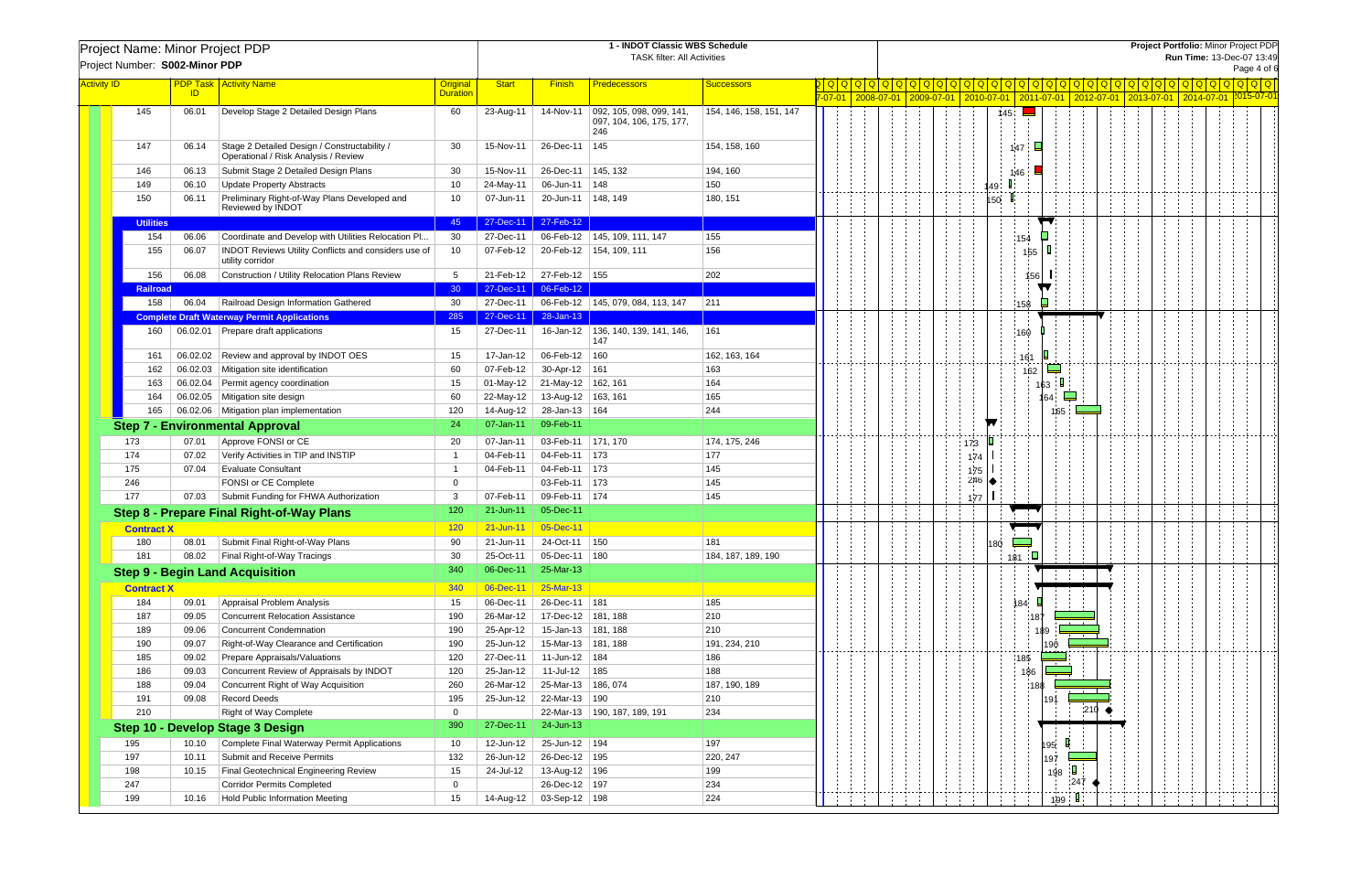|                    |                                |          | Project Name: Minor Project PDP                                      |                             | 1 - INDOT Classic WBS Schedule<br><b>TASK filter: All Activities</b> |                    |                                   |                         |  |  |  |  |  |                                  |
|--------------------|--------------------------------|----------|----------------------------------------------------------------------|-----------------------------|----------------------------------------------------------------------|--------------------|-----------------------------------|-------------------------|--|--|--|--|--|----------------------------------|
|                    | Project Number: S002-Minor PDP |          |                                                                      |                             |                                                                      |                    |                                   |                         |  |  |  |  |  |                                  |
| <b>Activity ID</b> |                                | ID       | <b>PDP Task   Activity Name</b>                                      | Original<br><b>Duration</b> | <b>Start</b>                                                         | <b>Finish</b>      | <b>Predecessors</b>               | <b>Successors</b>       |  |  |  |  |  | <u> a a a a a a a a a a a a </u> |
|                    | <b>Contract X</b>              |          |                                                                      | 390                         | 27-Dec-11                                                            | 24-Jun-13          |                                   |                         |  |  |  |  |  |                                  |
|                    | 194                            | 10.01    | Develop Stage 3 Detailed Design Plans                                | 120                         | 27-Dec-11                                                            | 11-Jun-12          | 146, 168                          | 202, 195, 196, 211, 200 |  |  |  |  |  |                                  |
|                    | 200                            | 10.17    | Stage 3 Detailed Design / Constructability /                         | 30                          | 12-Jun-12                                                            | 23-Jul-12          | 194                               | 202, 211, 219           |  |  |  |  |  |                                  |
|                    |                                |          | Operational / Risk Analysis / Review                                 |                             |                                                                      |                    |                                   |                         |  |  |  |  |  |                                  |
|                    | 196                            | 10.13    | Submit and Review Stage 3 Detailed Design Plans                      | 30                          | 12-Jun-12                                                            | 23-Jul-12          | 194                               | 198, 219, 222, 223, 224 |  |  |  |  |  |                                  |
|                    | 219                            | 10.12    | Final Field Check / Constructability Review                          | 10                          | 24-Jul-12                                                            | 06-Aug-12          | 196, 200                          | 225                     |  |  |  |  |  |                                  |
|                    | 220                            | 10.14    | <b>Contract Time Sets</b>                                            | 10                          | 11-Jun-13                                                            | 24-Jun-13          | 208, 197, 216                     | 225                     |  |  |  |  |  |                                  |
|                    | <b>Utilities</b>               |          |                                                                      | 240                         | 24-Jul-12                                                            | 24-Jun-13          |                                   |                         |  |  |  |  |  |                                  |
|                    | 202                            | 10.02    | Notify Utility to Prepare Relocation Plans                           | 5                           | 24-Jul-12                                                            | 30-Jul-12          | 194, 200, 156                     | 203                     |  |  |  |  |  |                                  |
|                    | 203                            | 10.03    | Relocation Design by Utility (180 Calendar Days)                     | 135                         | 31-Jul-12                                                            | 04-Feb-13          | 202                               | 204                     |  |  |  |  |  |                                  |
|                    | 204                            | 10.04    | <b>INDOT Review of Public Utility Relocation Plans</b>               | 15                          | 05-Feb-13                                                            | 25-Feb-13          | 203                               | 205, 206                |  |  |  |  |  |                                  |
|                    | 205                            | 10.05    | <b>Prepare Utility Agreements</b>                                    | 15                          | 26-Feb-13                                                            | 18-Mar-13          | 204                               | 207                     |  |  |  |  |  |                                  |
|                    | 206                            | 10.04.01 | <b>Utility Work Plan Negotiations</b>                                | 45                          | 26-Feb-13                                                            | 29-Apr-13          | 204                               | 208                     |  |  |  |  |  |                                  |
|                    | 207                            | 10.06    | Signed Agreements by Public Utility Received                         | 30                          | 19-Mar-13                                                            | 29-Apr-13          | 205                               | 208                     |  |  |  |  |  |                                  |
|                    | 208                            | 10.07    | Utility Agreements Approval By INDOT                                 | 30                          | 30-Apr-13                                                            | 10-Jun-13          | 207, 206                          | 209, 220                |  |  |  |  |  |                                  |
|                    | 209                            | 10.08    | Issue Utility Permits / Notice to Proceed                            | 10                          | 11-Jun-13                                                            | 24-Jun-13          | 208                               | 222, 223, 224, 249      |  |  |  |  |  |                                  |
|                    | 249                            |          | Utility Permits and NTP Issued                                       | $\mathbf 0$                 |                                                                      | 24-Jun-13          | 209                               | 234                     |  |  |  |  |  |                                  |
|                    | Railroad                       |          |                                                                      | 240                         | 24-Jul-12                                                            | 24-Jun-13          |                                   |                         |  |  |  |  |  |                                  |
|                    | 211                            | 10.09    | Notify Railroad to Prepare Force Account Estimate                    | 5                           | 24-Jul-12                                                            | 30-Jul-12          | 194, 200, 158                     | 212                     |  |  |  |  |  |                                  |
|                    | 212                            | 10.09.01 | Force Account Estimate Supplied by Railroad                          | 135                         | 31-Jul-12                                                            | 04-Feb-13          | 211                               | 213                     |  |  |  |  |  |                                  |
|                    | 213                            | 10.09.02 | <b>INDOT Review of Railroad Force Account Estimate</b>               | 15                          | 05-Feb-13                                                            | 25-Feb-13          | 212                               | 214                     |  |  |  |  |  |                                  |
|                    | 214                            | 10.09.03 | <b>Prepare Railroad Agreements</b>                                   | 15                          | 26-Feb-13                                                            | 18-Mar-13          | 213                               | 215                     |  |  |  |  |  |                                  |
|                    | 215                            | 10.09.04 | Signed Agreements by Railroad Received                               | 0                           | 19-Mar-13                                                            | 19-Mar-13 214      |                                   | 216                     |  |  |  |  |  |                                  |
|                    | 216                            | 10.09.05 | Railroad Agreements Approval By INDOT                                | 60                          | 19-Mar-13                                                            | 10-Jun-13          | 215                               | 217, 220                |  |  |  |  |  |                                  |
|                    | 217                            | 10.09.06 | Issue Railroad Permits / Notice to Proceed                           | 10                          | 11-Jun-13                                                            | 24-Jun-13          | 216                               | 222, 223, 224, 257      |  |  |  |  |  |                                  |
|                    | 257                            |          | 10.09.07   Railroad Permits and NTP Issued                           | $\mathbf 0$                 |                                                                      | 24-Jun-13 217      |                                   | 234                     |  |  |  |  |  |                                  |
|                    |                                |          | <b>Step 11 - Prepare Final Plan Package</b>                          | 77                          | 25-Jun-13                                                            | 09-Oct-13          |                                   |                         |  |  |  |  |  |                                  |
|                    | <b>Contract X</b>              |          |                                                                      | 77                          | 25-Jun-13                                                            | 09-Oct-13          |                                   |                         |  |  |  |  |  |                                  |
|                    | 222                            | 11.01    | Prepare Final Construction Cost Estimate                             | 5                           | 25-Jun-13                                                            | 01-Jul-13          | 209, 217, 196                     | 223                     |  |  |  |  |  |                                  |
|                    | 223                            | 11.02    | Prepare Final Special Provisions (Including all<br>waterway permits) | 10                          | 02-Jul-13                                                            | 15-Jul-13          | 209, 222, 217, 196                | 224                     |  |  |  |  |  |                                  |
|                    | 224                            | 11.03    | <b>Prepare Final Tracings</b>                                        | 30                          | 16-Jul-13                                                            |                    | 26-Aug-13 209, 223, 217, 196, 199 | 225, 226                |  |  |  |  |  |                                  |
|                    | 225                            | 11.04    | <b>Final Project Document Review</b>                                 | 30                          | 27-Aug-13                                                            | $07 - Oct-13$      | 224, 219, 220                     | 226                     |  |  |  |  |  |                                  |
|                    | 226                            | 11.05    | Production - Project Team Review                                     | $\mathbf{1}$                | 08-Oct-13                                                            | 08-Oct-13          | 224, 225                          | 227                     |  |  |  |  |  |                                  |
|                    | 227                            | 11.06    | Project Float Time Reservoir                                         | 0                           | 09-Oct-13                                                            | 09-Oct-13          | 226                               | 228                     |  |  |  |  |  |                                  |
|                    | 228                            | 11.07    | Project Documents Submitted to Contracts Division                    | $\mathbf{1}$                | 09-Oct-13                                                            | 09-Oct-13          | 227                               | 248                     |  |  |  |  |  |                                  |
|                    | 248                            |          | Ready for Contract (RFC)                                             | $\mathbf 0$                 |                                                                      | 09-Oct-13 228      |                                   | 231                     |  |  |  |  |  |                                  |
|                    |                                |          | <b>Step 14 - Contracts Division Bid Letting</b>                      | 75                          | 10-Oct-13                                                            | 22-Jan-14          |                                   |                         |  |  |  |  |  |                                  |
|                    | <b>Contract X</b>              |          |                                                                      | 75                          | 10-Oct-13                                                            | 22-Jan-14          |                                   |                         |  |  |  |  |  |                                  |
|                    | 232                            |          | <b>Contract Award</b>                                                | 15                          | 02-Jan-14                                                            | 22-Jan-14 231      |                                   | 234, 252                |  |  |  |  |  |                                  |
|                    | 252                            |          | <b>Contract xxxx Awarded</b>                                         | 0                           |                                                                      | $22$ -Jan-14       | 232                               | 254                     |  |  |  |  |  |                                  |
|                    | 231                            |          | Letting                                                              | 60                          | 10-Oct-13                                                            | 01-Jan-14 248      |                                   | 232                     |  |  |  |  |  |                                  |
|                    | <b>Construction</b>            |          |                                                                      | 540                         | 23-Jan-14                                                            | 17-Feb-16          |                                   |                         |  |  |  |  |  |                                  |
|                    | <b>Contract X</b>              |          |                                                                      | 540                         | 23-Jan-14                                                            | 17-Feb-16          |                                   |                         |  |  |  |  |  |                                  |
|                    | 240                            |          | Final Acceptance / Relieved of Maintenance                           | 240                         | 10-Jul-14                                                            | 10-Jun-15 239      |                                   | 241                     |  |  |  |  |  |                                  |
|                    | 251                            |          | <b>Construction xxxx Completed</b>                                   | 0                           |                                                                      | 09-Jul-14          | 239                               | 043                     |  |  |  |  |  |                                  |
|                    | 241                            |          | Last Day of Work                                                     | 20                          | 11-Jun-15                                                            | 08-Jul-15          | 240                               | 242                     |  |  |  |  |  |                                  |
|                    | 242                            |          | <b>Final Construction Record Complete</b>                            | 20                          | 09-Jul-15                                                            | 05-Aug-15 241      |                                   | 243                     |  |  |  |  |  |                                  |
|                    | 243                            |          | Date of Final Payment                                                | 20                          | 06-Aug-15                                                            | 02-Sep-15 242      |                                   | 244                     |  |  |  |  |  |                                  |
|                    | 244                            |          | <b>Final Evaluation</b>                                              | 120                         | 03-Sep-15                                                            | 17-Feb-16 243, 165 |                                   | 042                     |  |  |  |  |  |                                  |
|                    |                                |          |                                                                      |                             |                                                                      |                    |                                   |                         |  |  |  |  |  |                                  |